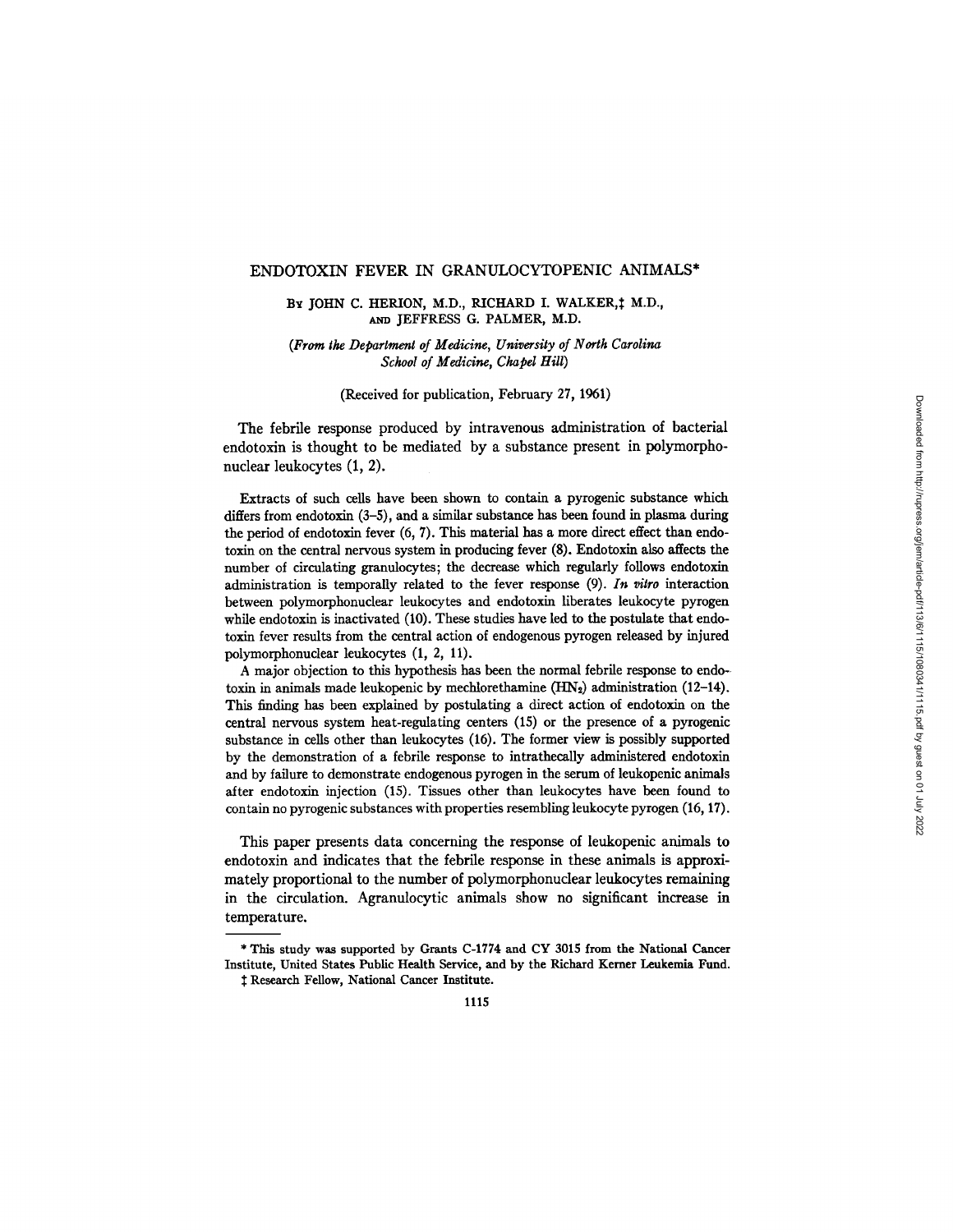#### *Materials and Methods*

Male, albino rabbits weighing 2.5 to 3.0 kg. were studied. They were housed in individual cages in an air-conditioned room where the studies were performed. For several hours on 3 to 4 successive days prior to study, and during the period of study, they were placed in specially constructed boxes; food and water were withheld. Rectal temperatures were measured for 45 to 60 minutes prior to endotoxin injection and for 5 hours afterward with a thermistor device (telethermometer, Yellow Springs Instrument Co., Yellow Springs, Ohio). The methods for counting leukocytes and preparing blood smears for differential cell counts have been previously described (9). The endotoxin was *Escherichia coli* lipopolysaccharide (bacto lipopolysaechaxide, *E. coli* 026:B6, Difco Laboratories, Detroit) suspended in pyrogen-free, sterile, physiologic saline. This was given intravenously. Nitrogen mustard, (mustargen® hydrochioride, Merck, Sharp & Dohme, Philadelphia), freshly mixed in sterile, endotoxin-free, physiologic saline in a concentration of 1.0 mg. per ml. just prior to injection, was administered into a marginal ear vein. The initial dose of  $HN<sub>2</sub>$  was 2.5 mg./kg. A second injection of 0.5 mg./kg, was given 24 to 48 hours later to sustain the leukopenia. The febrile response to endotoxin was measured 4 days after the initial  $HN<sub>2</sub>$  injection, the time of maximum leukopenia.

Serum endogenous pyrogen was obtained from donor rabbits injected with 10  $\mu$ g. of E. *coli* endotoxin. They were bled by cardiac puncture 120 minutes later using sterile, endotoxinfree syringes and needles. The blood remained for 1 hour at room temperature while dotting, was stored overnight at  $4^{\circ}$ C., and the serum collected by centrifugation. Sterile, endotoxinfree glassware was used for these procedures. The collected serum was pooled, stored at 4°C., and administered to recipients within 5 days. Serum, warmed to room temperature, was injected into a marginal ear vein of the recipient.

#### **RESULTS**

### *Production of Granulocytopenia:*

Nitrogen mustard was used in doses larger than those of other investigators studying endotoxin fever (12, 14, 15); this produced maximum granulocytopenia 4 days after the initial injection. The initial injection of 2.5 mg./kg, was followed 48 hours later by a second injection of 0.5 mg./kg. With this regimen 3 of 37 animals died within 4 days. A high mortality resulted when the second  $HN_2$  injection was given 24 hours following the first; 3 of 4 animals died within 4 days. 29 animals had circulating granulocyte counts less than 50 per mm.<sup>3</sup> of blood 4 days after the initial  $HN<sub>2</sub>$  injection (Table I). 5 had no detectable granulocytes in the circulating blood and  $1$  had  $6$  basophils per  $mm<sup>3</sup>$  as the only granulocytes.

## *Lethality of Endotoxin in Leukopenic Animals:*

Ten rabbits, made leukopenic with  $HN<sub>2</sub>$ , received 0.5 ml. of commercial typhoid vaccine intravenously at the time of maximal leukopenia. All died within 6 hours. 5 additional leukopenic animals died within 6 hours following intravenous injection of 20  $\mu$ g. of *E. coli* lipopolysaccharide. Numerous control animals have been given doses of equivalent and greater magnitude without significant mortality. None of the leukopenic animals given 5 to 12  $\mu$ g. of E. *coli* lipopolysaccharide (approximately 2 to 4  $\mu$ g./kg.) died within 6 hours (Table I). Some of these animals died within 24 hours but the majority survived a second and third daily injection of the same dose of endotoxin. The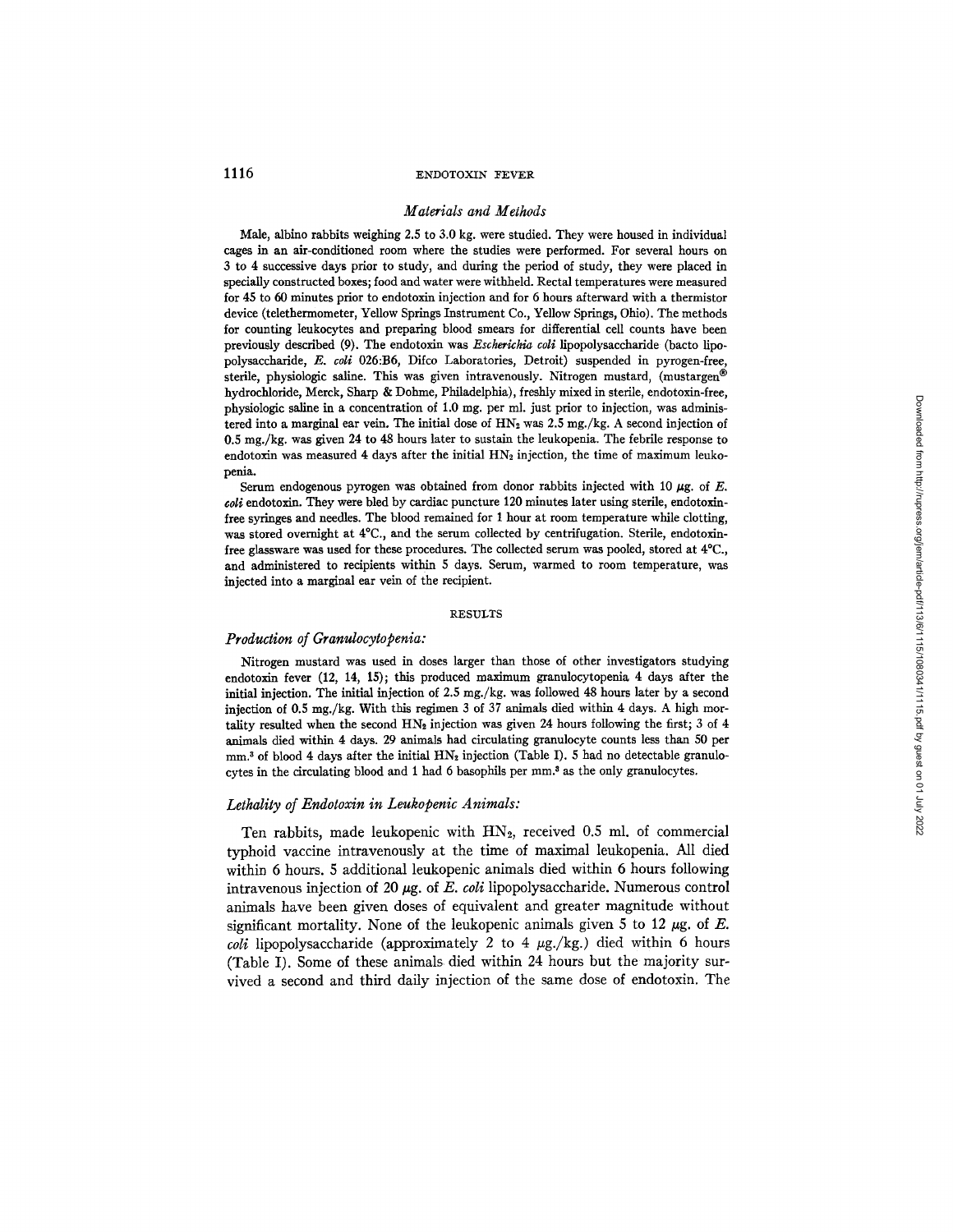animals that died within 24 hours after receiving endotoxin had either no detectable circulating granulocytes or only basophilic granulocytes (Table I). Recovery from granulocytopenia was apparent in all animals surviving two or three daily injections of endotoxin. Animals with agranulocytosis or with basophils as the only kind of granulocyte appear to have an increased susceptibility to the lethal effects of endotoxin.

## *Febrile Response of Agranulocytic Animals to Endotoxin:*

Six rabbits with less than  $1000$  leukocytes per  $mm<sup>3</sup>$  of blood, and no circulating granulocytes other than basophils, failed to develop significant fever

|                                                             |              | 1st injection                       |              | 2nd injection                       | 3rd injection<br>No. injected/ No. dead in<br>24 hrs. |                 |
|-------------------------------------------------------------|--------------|-------------------------------------|--------------|-------------------------------------|-------------------------------------------------------|-----------------|
| Granulocytes cir-<br>culating per mm. <sup>3</sup><br>blood |              | No. injected/No.<br>dead in 24 hrs. |              | No. injected/No. dead in<br>24 hrs. |                                                       |                 |
|                                                             | $12 \mu g$ . | $5 \mu g$ .                         | $12 \mu g$ . | $5 \mu g$ .                         | $12 \mu g$ .                                          | 5 <sub>HS</sub> |
| 0                                                           | 2/1          | 3/3                                 | 2/2          | 1/1                                 | $\bf{0}$                                              | 0               |
| $1 - 49$                                                    | $4/1*$       | 20/0                                | 0            | 2/2"                                | $\bf{0}$                                              | o               |
| $50 - 99$                                                   | 0            | 2/0                                 | 2/0          | 2/0                                 | 0                                                     | 0               |
| 100-500                                                     | $\bf{0}$     | 2/0                                 | 0            | 2/0                                 | 0                                                     | 0               |
| > 500                                                       | $\bf{0}$     | 1/0                                 | 0            | 15/0                                | 2/0                                                   | 19/0            |
| $Totals.$                                                   | 6/2          | 28/3                                | 4/2          | 22/3                                | 2/0                                                   | 19/0            |

TABLE I *Lethality of Endotoxin in Granulocytopenic Animals* 

\* Only basophils circulating.

after the first injection of endotoxin (Table II). 4 other animals, with circulating granulocytes and a febrile response to the first endotoxin injection, failed to develop fever when given a second injection of endotoxin 24 hours later. At this time only basophilic granulocytes were present in the blood. 1 animal exhibited agranulocytosis on 2 successive days; no fever was produced on either day by  $5 \mu g$ . of endotoxin. Eleven injections of endotoxin, representing either the first or second exposure, were given to animals with no circulating granulocytes or only basophils, but none developed significant fever during the 6 hour test period. No difference in the response to endotoxin injection has been observed between animals without circulating granulocytes and those with only basophils. Neither developed significant fever.

#### *Febrile Response of Granulocytopenic Animals to Endotoxin:*

Table III shows the febrile response to endotoxin of severely leukopenic animals with a few granulocytes other than basophils in the circulation. 4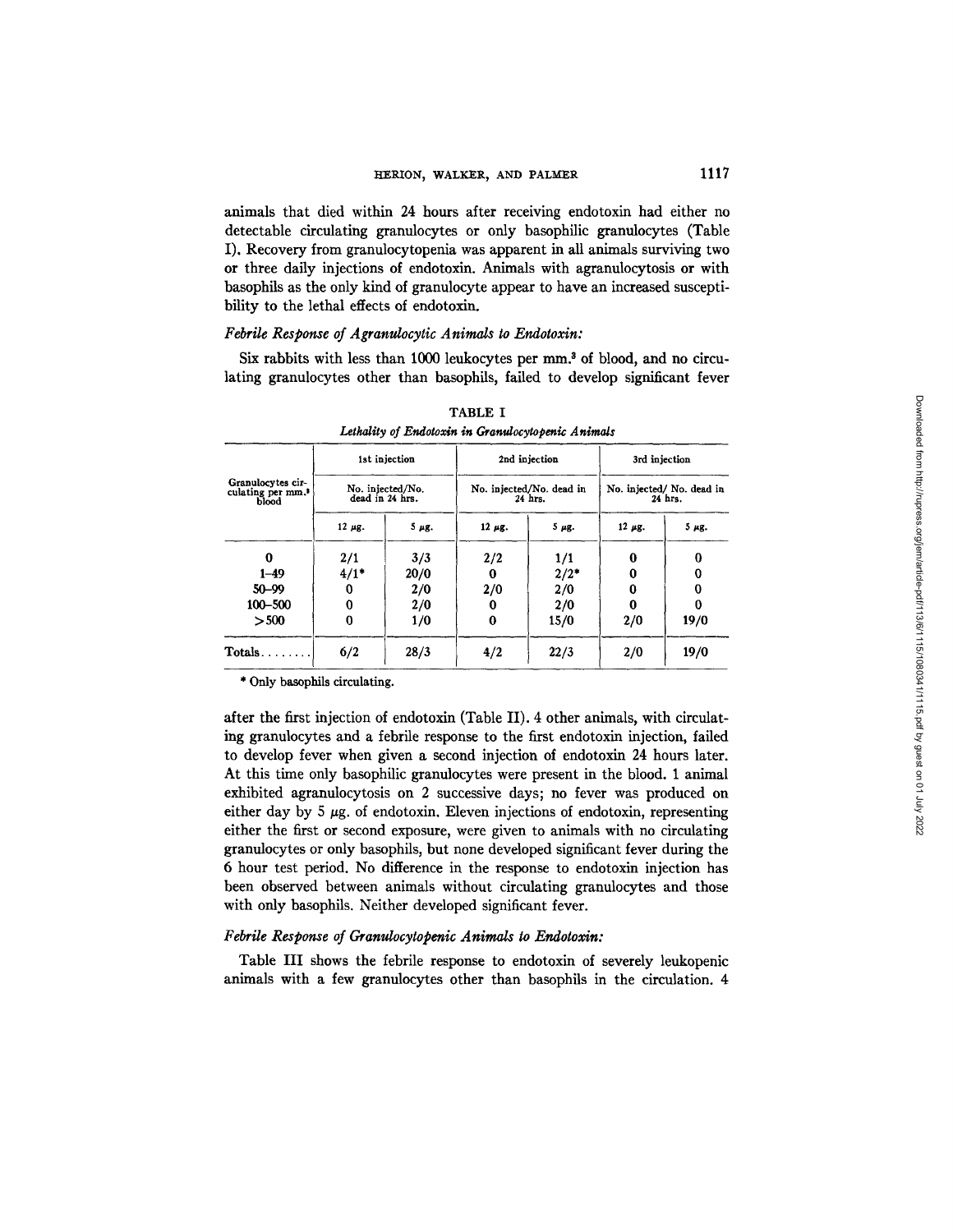| No. of animals |      | Administration of endotoxin | Mean baseline<br>temp. °C. | Maximum fever, °C. |              |  |
|----------------|------|-----------------------------|----------------------------|--------------------|--------------|--|
|                | Dose | Quantity                    |                            | Min. 40-100        | Min. 180-240 |  |
|                |      | μg.                         |                            |                    |              |  |
| $4*$           | 1st  |                             | 39.90                      | 0.23               |              |  |
| 3‡             | 2nd  |                             | 40.48                      | 0.27               |              |  |
| 2              | 1st  | 12                          | 40.65                      | 0.13               |              |  |
| 2              | 2nd  | 12                          | 38.90                      | 0.10               |              |  |
| 5§             | 0    |                             | 39.54                      | 0.24               |              |  |

|  |  | <b>TABLE II</b> |                                                                   |
|--|--|-----------------|-------------------------------------------------------------------|
|  |  |                 | Maximum Fever Response in the Absence of Circulating Granulocytes |

\* 1 animal with 6 basophils only per mm. 3 of blood.

2 animals with basophils only; one with 33 and one with 37 per mm. 3 of blood.

| S Control animals received no endotoxin; temperature recorded for 6 hours. |  |  |  |  |  |  |
|----------------------------------------------------------------------------|--|--|--|--|--|--|
|----------------------------------------------------------------------------|--|--|--|--|--|--|

|                                                  |                   | No. of<br>animals   |                                      | Maximum Fever °C.                               |                                   |  |
|--------------------------------------------------|-------------------|---------------------|--------------------------------------|-------------------------------------------------|-----------------------------------|--|
| Circulating granulocytes<br>per mm. <sup>3</sup> | Endotoxin<br>dose |                     | Baseline temp. °C<br>Mean $\pm$ s.x. | $60 - 120$ min.<br>Mean $\pm$ s. $\mathbf{z}$ . | 160-200 min.<br>Mean $\pm$ s. E.  |  |
|                                                  | μg.               |                     |                                      |                                                 |                                   |  |
| Group I                                          |                   |                     |                                      |                                                 |                                   |  |
| $10 - 50$                                        | 5                 | 20                  | $39.70 \pm 0.15$                     | $1.00 \pm 0.18$                                 | $1.24 \pm 0.10$                   |  |
| Group II                                         |                   |                     |                                      |                                                 |                                   |  |
| (Controls)                                       | 5                 | 15                  | $39.21 \pm 0.14 \pm 1.59 \pm 0.12$   |                                                 | $2.33 \pm 0.17$                   |  |
| $3226 + 1893$                                    |                   |                     |                                      |                                                 |                                   |  |
| Group III                                        |                   |                     |                                      |                                                 |                                   |  |
| $(24 \text{ hrs. after HN}_2)$                   | 5                 | 4                   | $39.89 \pm 0.33$                     | $1.33 \pm 0.19$                                 | $1.79 \pm 0.17$                   |  |
| $3973 \pm 1063$                                  |                   |                     |                                      |                                                 |                                   |  |
| Group $I \, A$                                   |                   |                     |                                      |                                                 |                                   |  |
| $10 - 50$                                        | 12                | $\overline{\bf{4}}$ | $38.96 + 0.23$                       | $1.09 \pm 0.19$                                 | $1.88 \pm 0.11$                   |  |
| Group II $\Lambda$                               |                   |                     |                                      |                                                 |                                   |  |
| (Controls)                                       | 12                | $\mathbf{2}$        | $39.00 \pm 0.50$                     |                                                 | $1.65 \pm 0.05$   $2.55 \pm 0.25$ |  |

TABLE III *Endotoxin Fever in HN~-Treated Animals* 

days after the initial injection some animals treated with  $HN<sub>2</sub>$  were obviously ill, showing lassitude, an unkempt appearance, and, occasionally, diarrhea. In these characteristics, animals with no circulating granulocytes (or only basophils) showed no difference from animals with a few circulating granulocytes other than basophils. The results in granulocytopenic animals (group I) are compared with results in normal animals (group II) and with results in animals treated with  $HN<sub>2</sub> 24$  hours prior to endotoxin administration (group III). Each of these animals received  $5 \mu$ g, of endotoxin. Group III was included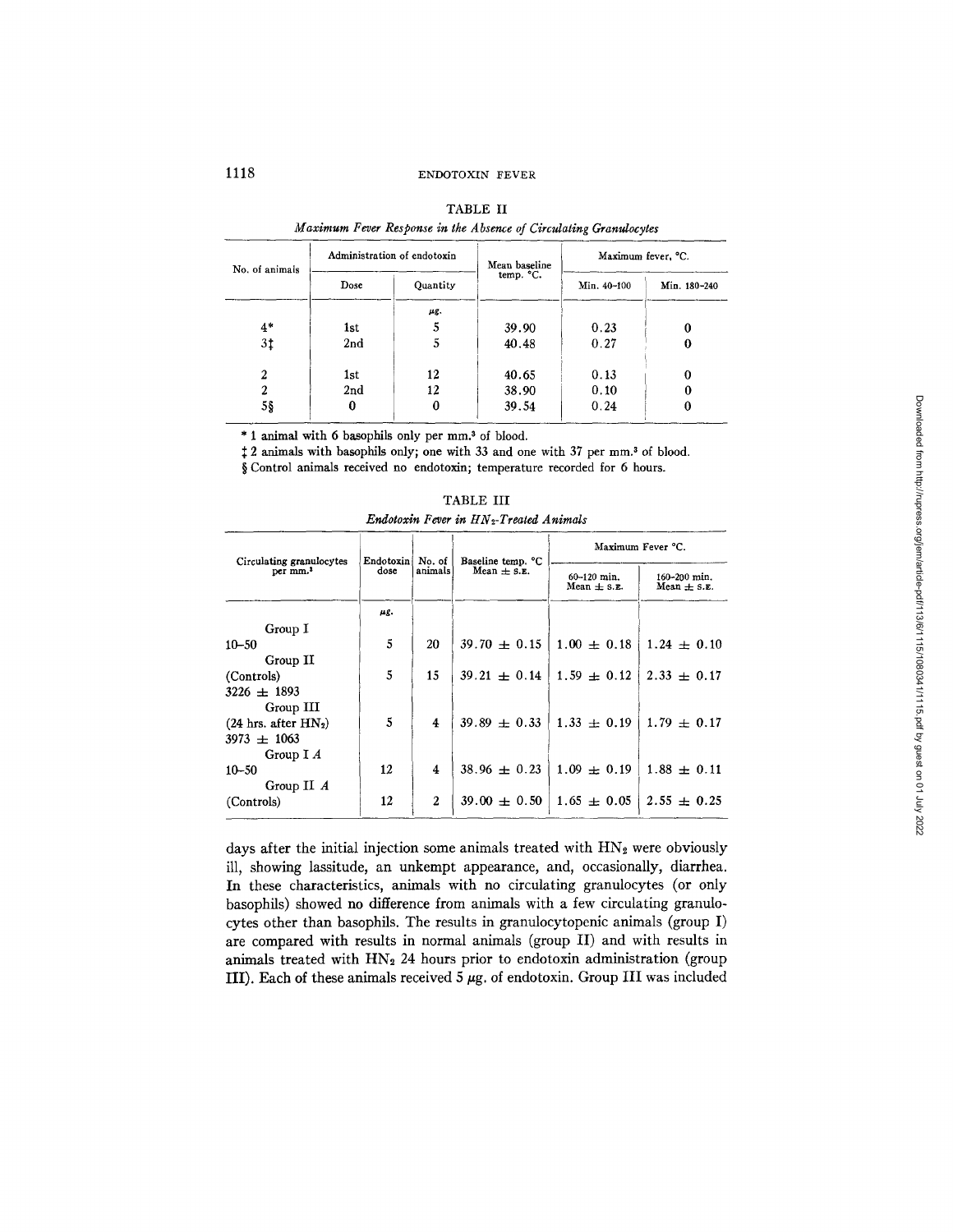HERION, WALKER, AND PALMER



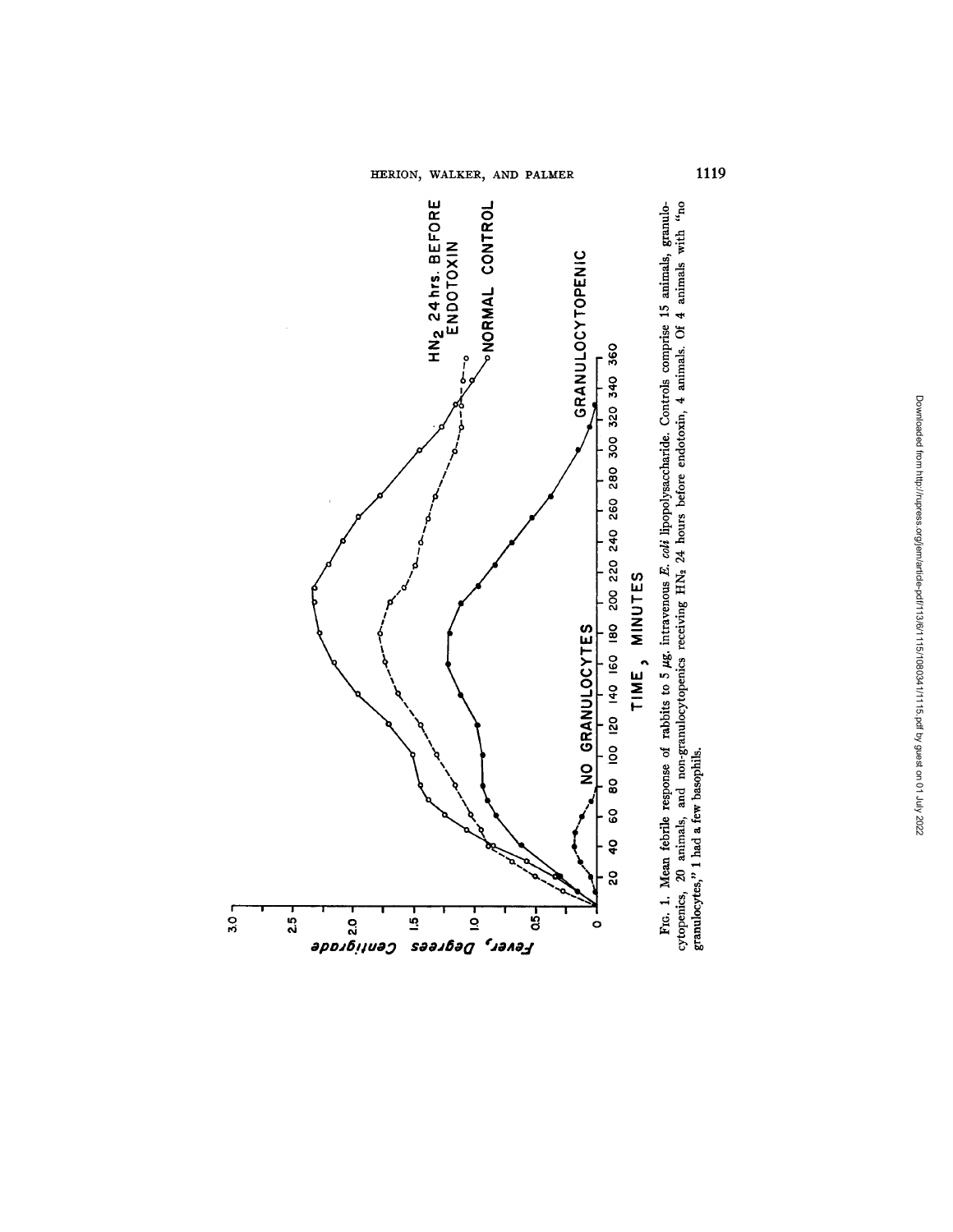

Fig. 2. Mean febrile response of rabbits to 12  $\mu$ g. intravenous *E. coli* lipopolysaccharide. Controls comprise 2 animals, granulocytopenics, 4 animals, and those with no granulocytes, 2 animals.

 $3.0 -$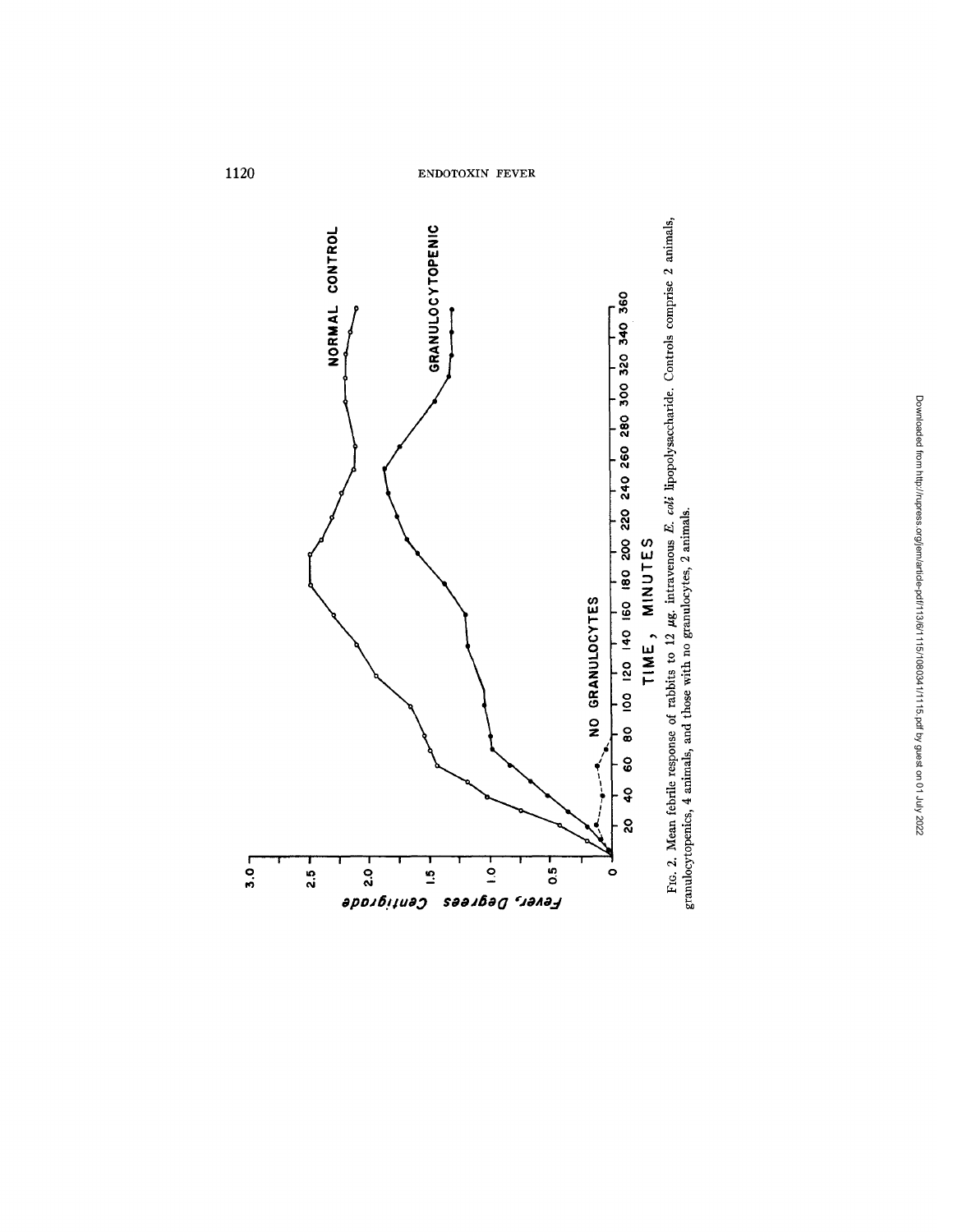

*~g*   $\overline{\phantom{a}}$  .  $_{2}$   $\vec{z}$ ⊖<br>금·들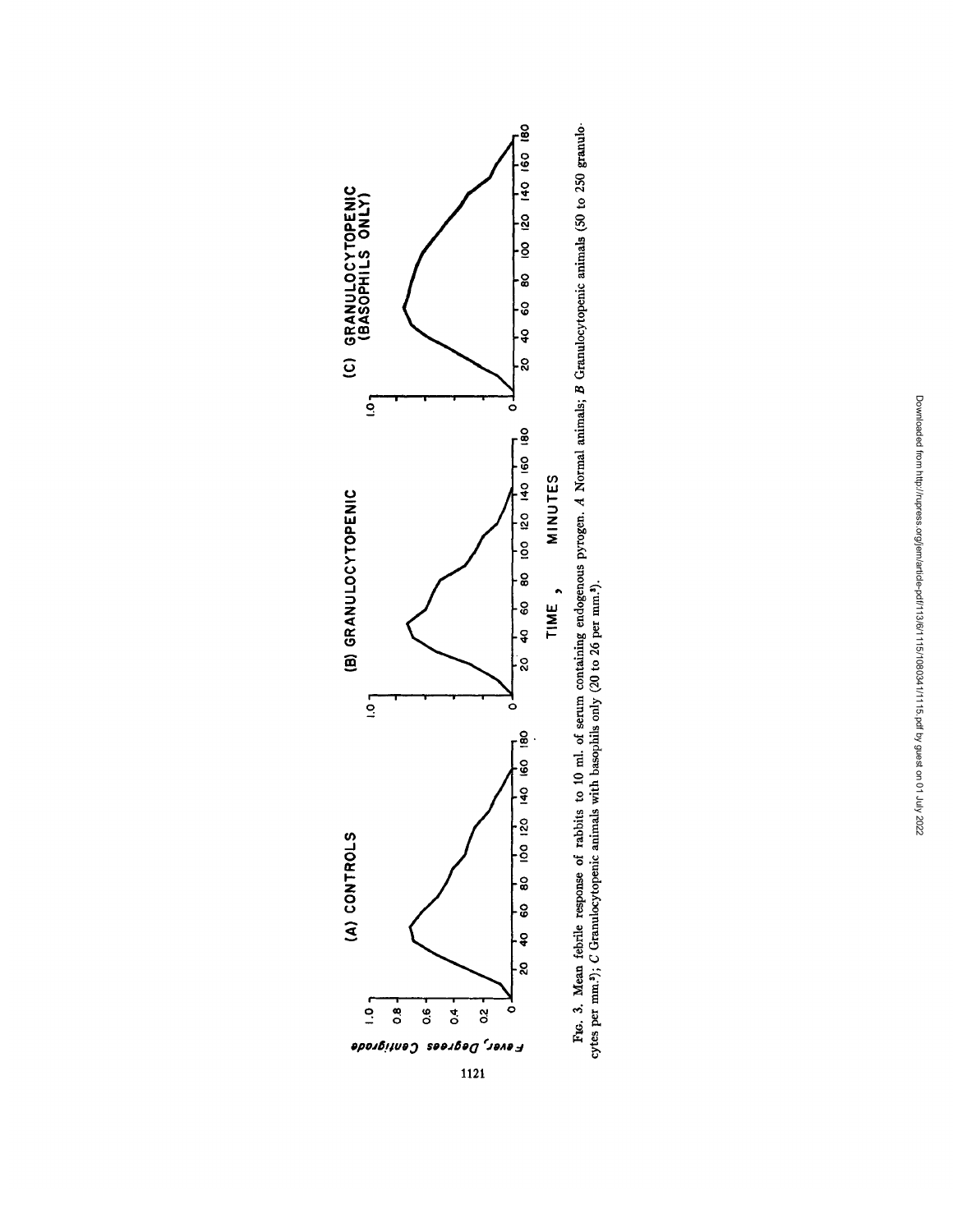to determine whether  $HN_2$  alters the febrile response to endotoxin prior to the appearance of significant granulocytopenia. The mean fever curves of these three groups are shown in Fig. 1. The insignificant febrile response of animals with no circulating granulocytes is shown for comparison. 4 other granulocytopenic animals (group I A) and 2 other normal animals (group II A) were each given 12  $\mu$ g. of endotoxin. The mean fever curves of these two groups are shown in Fig. 2; the response of 2 animals with no circulating granulocytes to 12  $\mu$ g. of endotoxin is included for comparison.

 $5 \mu$ g. of endotoxin produced an earlier maximum elevation of temperature in the granulocytopenic group (160 minutes) than in the  $HN_2$ -treated, nongranulocytopenic group (180 minutes); both of these peaked earlier than the control group (200 minutes). The difference between the maximum fever developed by the granulocytopenic group and by the control group is highly significant ( $p = < 0.01$ ). The difference between the maximum fever of the HN2-treated, non-granulocytopenic group and the maximum fever of the control group is not significant. An analysis of the fever curves of these three groups by the non-parametric sign test, however, reveals a significant difference between each of the curves. This suggests that the febrile response to endotoxin is modified by  $HN_2$  prior to the onset of granulocytopenia. The febrile response at the time of maximum granulocytopenia is less than the febrile response of normal animals or  $HN<sub>2</sub>$ -treated, non-granulocytopenic animals, each given the same dose of endotoxin.

# *Response of Granulocytopenic Animals to Endogenous Pyrogen:*

The ability of severely granulocytopenic animals to develop fever from a stimulus other than endotoxin was tested with endogenous pyrogen contained in 10 ml. of 120 minute serum. Fig. 3  $\Lambda$  shows the mean febrile response of 5 control animals, Fig.  $3 \, B$  the mean response of  $5$  animals with  $50$  to  $250$  granulocytes per mm<sup>3</sup> of blood, and Fig. 3 C the mean response of 4 animals with no circulating granulocytes other than basophils to the same dose of endogenous pyrogen. It is apparent that granulocytopenic animals and animals with only basophils develop as much fever as control animals from endogenous pyrogen.

### DISCUSSION

The failure, in previous studies, to detect differences in the febrile response to endotoxin between normal and leukopenic animals may have resulted from the use of small doses of endotoxin, a submaximal fever was produced in the normal animals (14). We have observed a submaximal febrile response in normal rabbits with doses of *E. coli* lipopolysaccharide less than 1.5  $\mu$ g. per kg. With equivalent doses of endotoxin there may be produced quantitatively less endogenous serum pyrogen in leukopenic than in normal animals. This could explain the failure of normal animals to develop fever following injection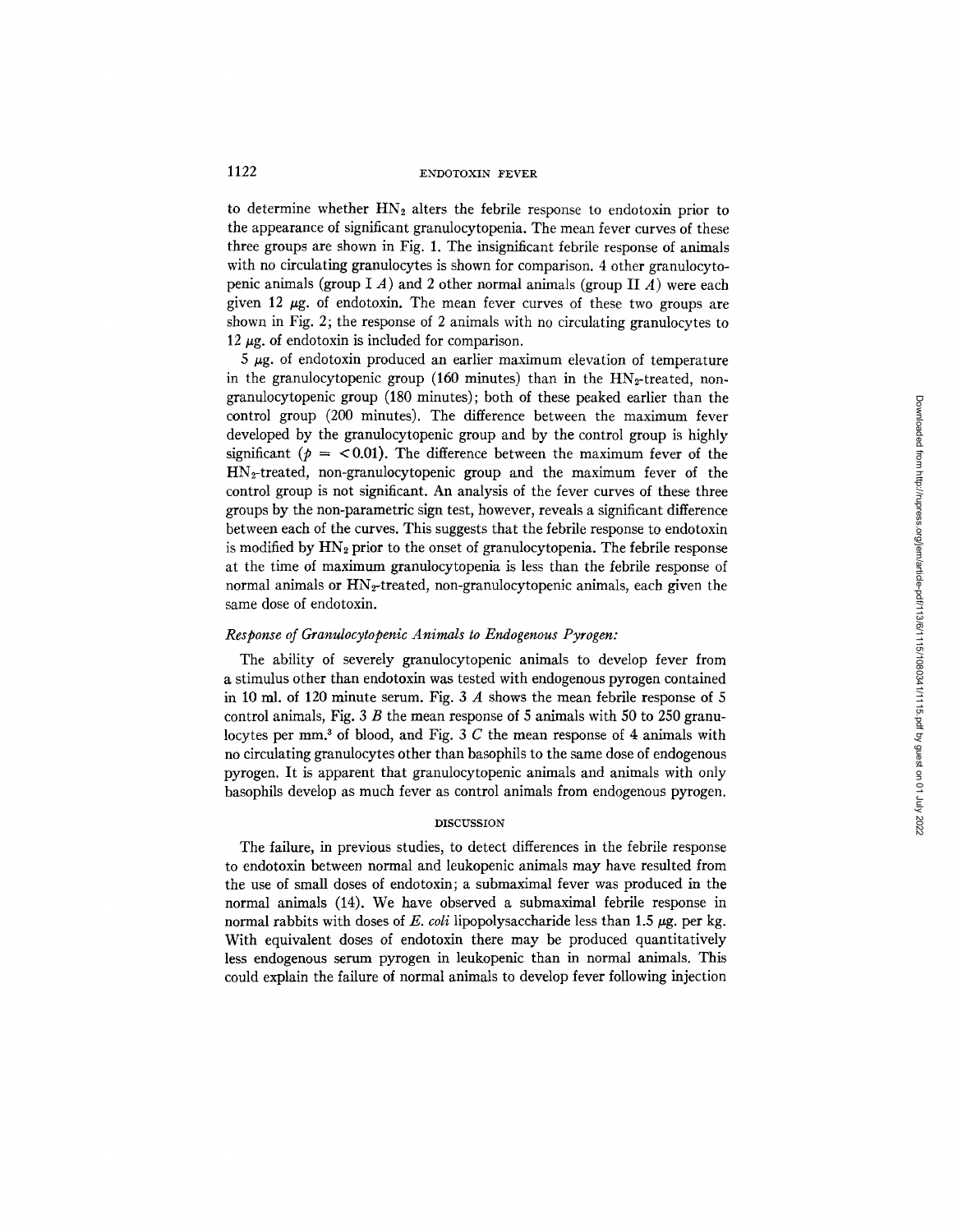of 120 minute serum from these leukopenic animals. The results of our study suggest such a quantitative difference; the amount of fever developed by leukopenic animals is roughly proportional to the degree of persistence of granulocytes. When a few circulating granulocytes remain, a biphasic febrile response to endotoxin occurs but this is significantly less in magnitude than in control animals. Agranulocytic animals develop no significant fever after receiving endotoxin. When the number of circulating granulocytes is reduced, • the amount of endogenous pyrogen released is diminished; in severely granulocytopenic animals it may be sufficiently reduced to be undetectable by assay in another animal, although sufficient to produce a modified febrile response in the leukopenic animal. The agranulocytic animals and those with only basophilic granulocytes, which develop no fever after endotoxin injection, exhibit a febrile response to endogenous pyrogen equal to that of normal control animals. These findings support the hypothesis that leukocyte endogenous pyrogen is a necessary intermediate in endotoxin fever.

Nitrogen mustard may modify endotoxin fever prior to development of granulocytopenia. This might result from a reduction in total available granulocytes not reflected by the number in the circulation. The possibility exists, however, that mechanisms not concerned with leukocytes are responsible for this effect of  $HN<sub>2</sub>$ .

Previous studies (20, 21) suggest that of the granulocytes the basophil is most resistant to suppression by  $HN<sub>2</sub>$ . Our observations support this. Animals in which granulocytes comprised only basophils developed no fever following endotoxin injection; this response was similar to that of agranulocytic animals. With even a few circulating granulocytes other than basophils definite, although modified, fever regularly occurred. This suggests that basophils may be excluded as a source of endogenous pyrogen.

The enhanced lethality of endotoxin in leukopenic animals has been previously noted in irradiated (18) and  $HN<sub>2</sub>$ -treated (12) animals. Labeled endotoxin given intravenously has been found to concentrate promptly in the buffy coat (19). *In vitro* incubation with granulocytes results in the inactivation of endotoxin (10). Thus granulocytes may play a major role in the *in vivo* inactivation of endotoxin; in their absence a given dose of endotoxin may produce more intense biological effects.

#### SUMMARY AND CONCLUSIONS

The febrile response to bacterial endotoxin was measured in rabbits made leukopenic with nitrogen mustard. A striking increase in susceptibility to the lethal effects of endotoxin occurred in severely leukopenic animals. Animals without circulating granulocytes, or with only basophils, developed no significant fever after endotoxin injection. Animals with circulating granulocytes other than basophils exhibited a biphasic febrile response to endotoxin; this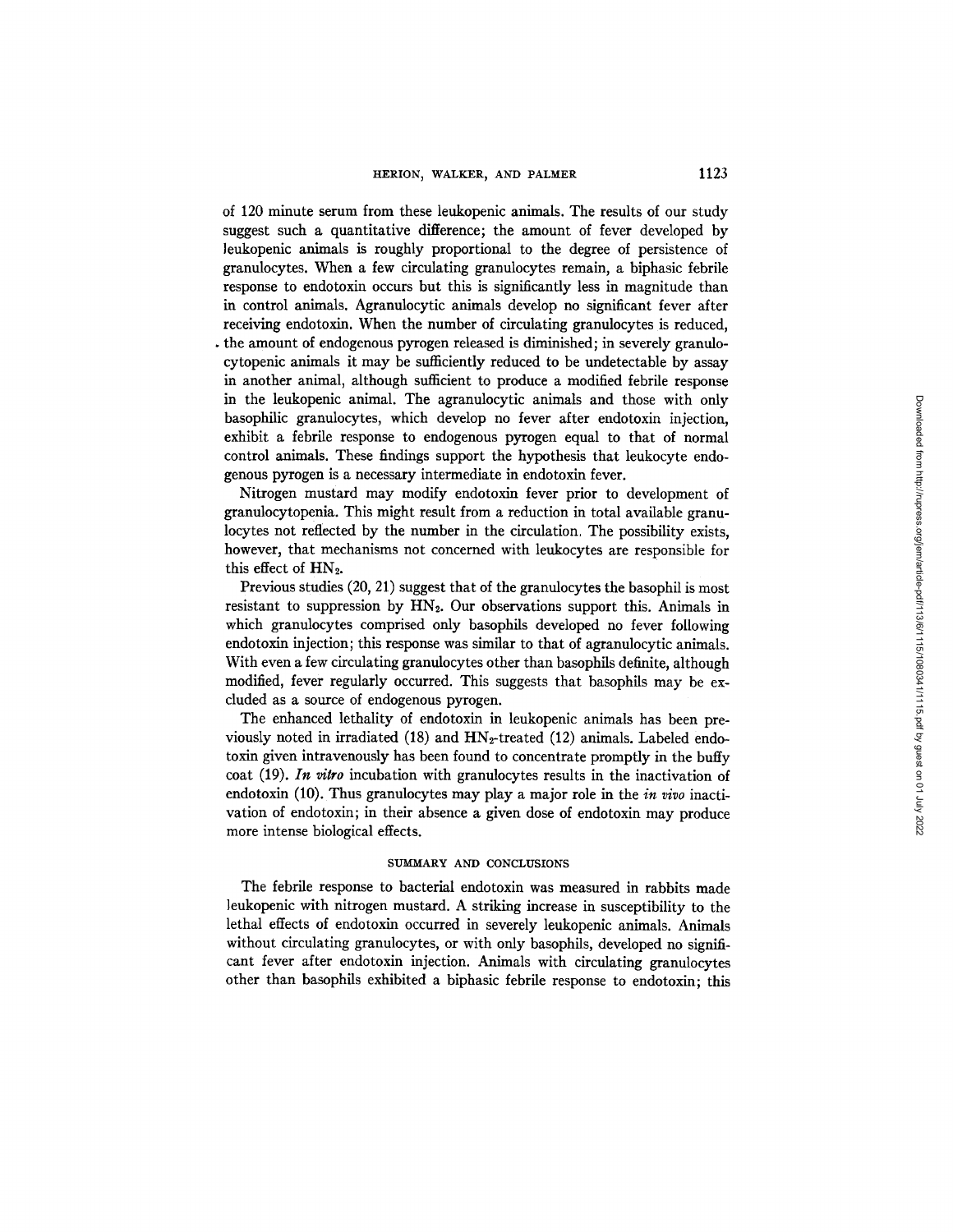response was significantly less in magnitude than that of control animals. Control animals, severely granulocytopenic animals, and animals with no circulating granulocytes other than basophils showed comparable febrile responses to serum pyrogen.

These results suggest that granulocytes inactivate endotoxin *in vivo* and support the hypothesis that leukocyte pyrogen is a necessary intermediate in endotoxin fever. Basophils do not appear to participate in this process. These observations also contradict previous studies that were taken to indicate a normal febrile response to endotoxin in leukopenic animals and suggest that those results are related to the persistence of granulocytes.

#### BIBLIOGRAPHY

- 1. Wood, W. B., Jr., The pathogenesis of fever, *Am. J. Meal.* 1955, 18, 351.
- 2. Wood, W. B., Jr., The role of endogenous pyrogen in the genesis of fever, *Lancet,*  1958, 2, 53.
- 3. Beeson, P. B., Temperature-elevating effect of a substance obtained from polymorphonuclear leukocytes, *J. Clin. Inv.*, 1948, 27, 524.
- 4. Bennett, I. L., Jr., and Beeson, P. B., Studies on the pathogenesis of fever. II. Characterization of fever-producing substances from polymorphonuclear leukocytes and from the fluid of sterile exudates, *J. Exp. Meal.,* 1953, 98, 493.
- 5. King, M. K., and Wood, W. B., Jr., Studies on the pathogenesis of fever. III. The leukocytic origin of endogenous pyrogen in acute inflammatory exudates, *J. Exp. Med.,* 1958, 107, 279.
- 6. Atkins, E., and Wood, W. B., Jr., Studies on the pathogenesis of fever. I. Presence of transferrable pyrogen in the blood stream following the injection of typhoid vaccine, *J. Exp. Meal.,* 1955, 101, 519.
- 7. Atkins, E., and Wood, W. B., Jr., Studies on the pathogenesis of fever. II. Identification of an endogenous pyrogen in the blood stream following the injection of typhoid vaccine, *J. Exp. Med.,* 1955, 102, 499.
- 8. King, M. K., and Wood, W. B., Jr., Studies on the pathogenesis of fever. IV. The site of action of leukocytic and circulating endogenous pyrogen, *J. Exp. Med.,* 1958, 107, 291.
- 9. Herion, J. C., Walker, R. I., and Palmer, J. G., Relation of leukocyte and fever responses to bacterial endotoxin, *Am. J. Physiol.,* 1960, 199, 809.
- 10. Collins, R. D., and Wood, W. B., Jr., Studies on the pathogenesis of fever. VI. The interaction of leukocytes and endotoxin *in vitro, J. Exp. Med.,* 1959, 110, 1005.
- 11. Wood, W. B., Jr., Studies on the cause of fever, *New England J. Med.,* 1958, 258, 1023.
- 12. Bennett, I. L., Jr., and Cluff, L. E., Influence of nitrogen mustard upon reactions to bacterial endotoxin: Schwartzman phenomenon and fever, *Proc. Soc. Exp. Biol. and Med.* 1952, 81, 304.
- 13. Petersdorf, R. G., and Bennett, I. L., Jr., Studies on the pathogenesis of fever. VIII. Fever-producing substances in the serum of dogs, *J. Exp. Med.,* 1957, ].06, 293.